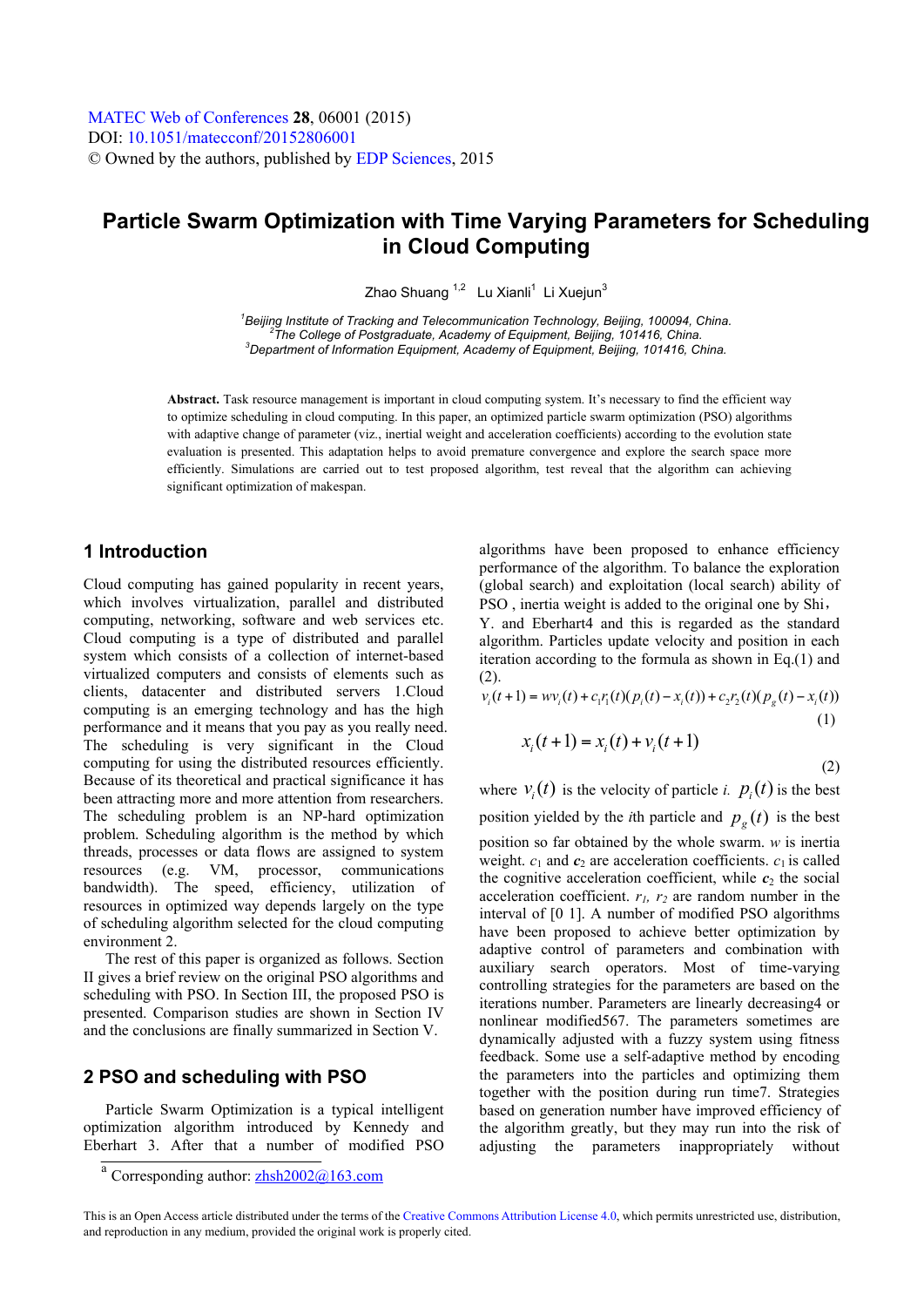evolutionary state information that reflects the swarm distribution or assembling state and fitness values.

Due to its simplicity, fast convergence, ease of implementation and effectiveness, PSO has drawn much attention from various fields and has become popular in wide range of application. A substantial number of PSObased algorithm has been applied to solve Scheduling problem and task allocation 89.Chen and Wang 10 proposed PSO for task scheduling in heterogeneous grid to minimize application completion time. Zhan et al. 11combine PSO with annealing algorithm to improve search speed. Zhang et al12 applied revised discrete PSO for workflow Scheduling to minimizing data transmission and computation cost. Liu et al.13 proposed a scheme to solve meta task scheduling problem. In this approach, fuzzy matrices are used to represent positions and velocities of particles in PSO. The elements in each matrix represent fuzzy relations between grid nodes and jobs. Suraj Pandey et al. 14 present a particle swarm optimization (PSO) based heuristic to schedule applications to cloud resources that takes into account both computation cost and data transmission cost.

## **3. Proposed PSO**

### **3.1 Particle encoding method**

To apply PSO successfully to scheduling problems, how to map the particle position to the problem solution is important and must be considered first. In this paper, a particle is expressed as a  $N(N)$  is the number of tasks) dimensions vector and each dimension represents a task. Value of the particle in each dimension represents the resource number that a task assigned to. The solution of each dimension of particles keeps changing in search process. The position of a particle represents a potential scheduling, the position can be ''decoded'' to obtain a feasible solution 15.

One of the particles is constructs as shown in Table 1.The particle has 5 dimensions, representing 5 tasks, and the value of the particle in each dimension represents the number of resource which the task assigns to. The particle is coded as shown in Table 2.

| task<br>resource<br><b>Table 2. Particle encoding</b> | <b>Table1.</b> Task-resource allocation |  |  |  |  |  |  |  |  |
|-------------------------------------------------------|-----------------------------------------|--|--|--|--|--|--|--|--|
|                                                       |                                         |  |  |  |  |  |  |  |  |
|                                                       |                                         |  |  |  |  |  |  |  |  |
|                                                       |                                         |  |  |  |  |  |  |  |  |

### **3.2 Fitness function**

The scheduling target is to find optimal task-resource assignment and hence minimize application complete time. There are several objectives can be measured for the mapping of tasks to resources, such as makespan, cost, Qos etc. In this paper the scheduling target only focus on the minimizing of makespan .

The expected execution time  $ET_{ii}$  of task  $t_i$  on machine  $m_i$  is defined as the time taken by  $m_i$  to execute t<sub>i</sub> given that  $m_i$  has no load when  $t_i$  is assigned. In this paper, the task execution time is represented by the quotient of task length of  $t_i$  and computing power of resource  $m_i$ .

$$
ET_{ij} = Task\ length\ of\ task\ i\ / Computing\ power\ of\ resource\ j\tag{3}
$$

The makespan is the amount of time that from the first tasks start running to the last tasks finished. And from the view of resource pool, the makespan is the maximum running time of all the resource to finish tasks that assigned to it. Short makespan mean that the scheduling is optimized.

$$
CT = \lim_{j=1}^{m} \sum_{i=1}^{n} ET_{ij}
$$
 (4)

where  $\boldsymbol{m}$  is the resource number and  $\boldsymbol{n}$  is the task number that execution on resource *j*.

The objective function  $f(x)$  is mathematically stated as to minimizing the makespan of all tasks:

$$
f(x) = Min(CT)
$$
 (5)

### **3.3 Proposed PSO algorithm**

Due to its simple concept and effectiveness, the PSO has become a popular optimizer and has widely been applied in practical optimization problem, but at the same time it's easy to get trapped in the local optima and premature convergence. Much research on performance improvements has been presented, including dynamic modified parameters, topological structures and combination with auxiliary operations. This paper present time varying parameters of inertia weight and acceleration coefficient to modify the learning strategies of particles. When swarms trapped into premature convergence, introduce "mutation" to the velocity and position updating strategy to enhance the global search .The algorithm is shown in Fig. 1, whose structure is similar to the original PSO.

- 1) swarm initialization
- 2) **while**(termination condition is not meted)
- 3) calculate new fitness, average fitness value, update *pbest* and *gbest*
- 4) adjust parameters( $w_t c_1 c_2 t$ , *AccFator*, *AssFactor*)<br>5) updating new velocity and the position
- 5) updating new velocity and the position
- 6) **end while**
- 7) output the scheduling scheme and its fitness value

**Figure 1.** the general adaptive algorithm

where *AccFator* denote convergence speed and *AssFactor* denote the aggregation degree of swarm. In the evolution process the best fitness of this iteration is better than that of last iteration, the quotient of this two value (AccFator) can reflect the convergence speed. *AccFator* is in the range (0, 1], when *AccFator* is 1, the evolution is in the state of convergence. The quotient of the best fitness and average fitness (*AssFactor*) of the swarm can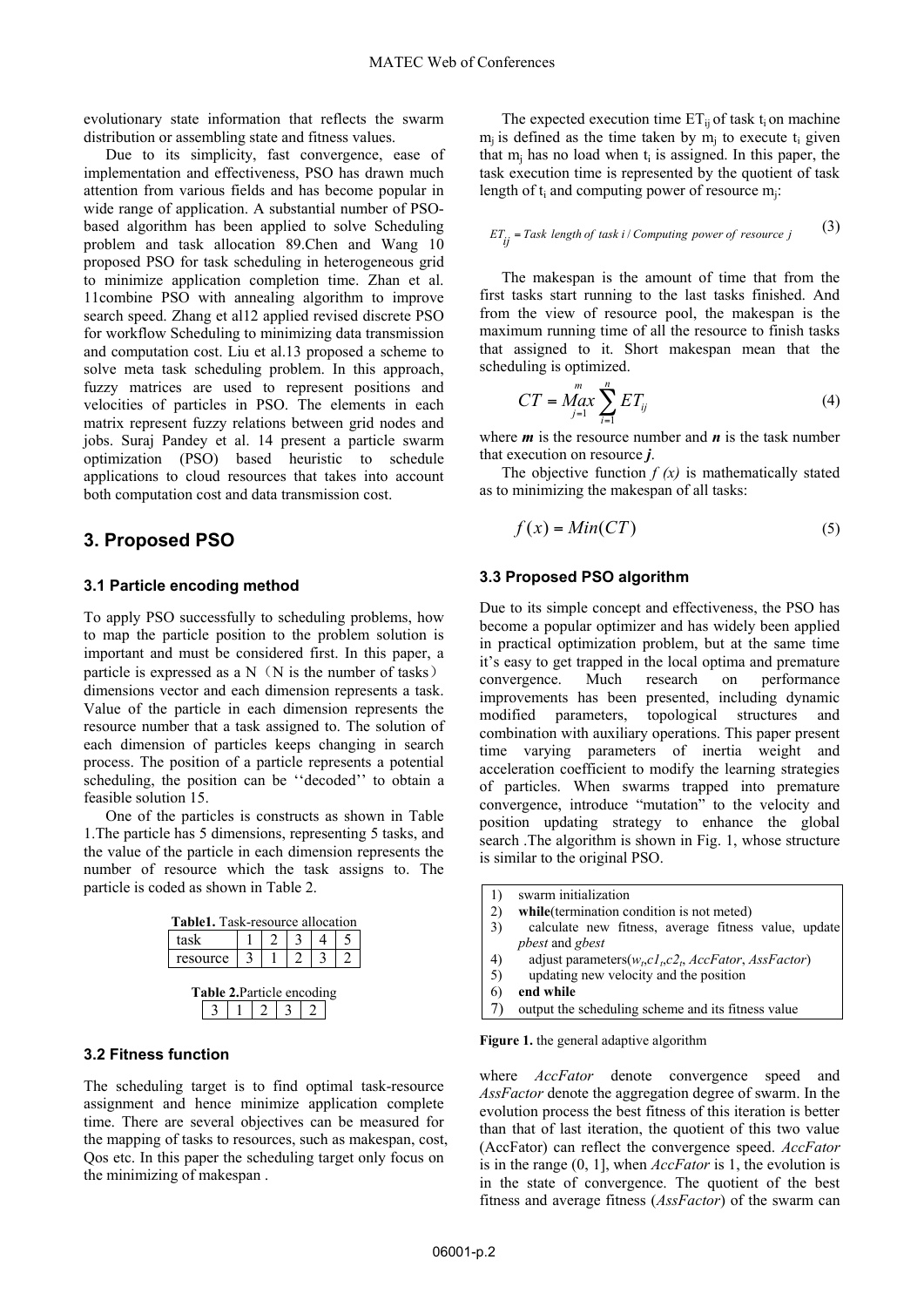reflect the population distribution state. *AssFactor* is also in the range (0, 1]. At an early stage, *AssFactor* value is small, the distribution is dispersive. When particles cluster together and converge to a locally or globally optimal area, the *AssFactor* value is 1.

$$
AccFactor = F(gbest_T) / F(gbest_{T-1})
$$
\n
$$
AssFactor = F(gbest_T) / avgF(X_T)
$$
\n(6)

 $F(\text{gbest}_r)$  is the best fitness of this iteration,  $F(\text{gbest}_{T-1})$  is the best fitness of last iteration and

 $\alpha v g F(X_\tau)$  is the average fitness of this iteration.

#### **3.3.1 Inertia weight**

The parameter of inertia weight is critical for the convergence behavior of PSO. The inertia weight *w* controls the influence of the previous velocity on the current one. Its value is usually initialized a little big value around 0.9 and gradually decreasing towards a small value around 0.4 as the evolution progresses. Meanwhile, a better strategy is to apply adaptive approaches in which *w* is adaptively modified according to the evolution state of the particles. In order to improve the convergence of PSO, a time variant *w* is used in this paper as shown in Eq.(8).The value of *w* is allowed to change with the convergence speed and evolution state of particles16.

$$
w = w_{\text{ini}} - dAccFactor \cdot w_{\text{Acc}} + dAssFactor \cdot w_{\text{Ass}}
$$
\n(8)

where *AccFator* and *AssFactor* are as shown in Eq.(6) and (7). $w_{ini}$  is the initial value of *w*, set as 1. $w_{Acc}$  set as 0.5 and *wAss* set as 0.2.

#### **3.3.2 Acceleration coefficients**

Though fuzzy adaptive inertia weight can balance the global and local search and fine tune the optimum solution, acceleration coefficients are also important for PSO. Parameter c1 represents the "self-cognition" that pulls the particle to its own historical best position, helping explore local niches and maintaining the diversity of the swarm. Parameter c2 represents the "social influence" that pushes the swarm to converge to the current globally best region, helping with fast convergence7.Many lectures are proposed to improve algorithm by time varying acceleration coefficients, As shown in Eq.(9) and (10) ,c1 and c2 is linear changing with iteration 56 1517 as shown in Eq.(9) and (10).Adaptively controlled acceleration coefficients according to the evolutionary state are proposed in7.

$$
c1 = (c_{1f} - c_{1i}) \frac{iter}{MAXITER} + c_{1i}
$$

$$
c2 = (c_{2f} - c_{2i}) \frac{iter}{MAXITER} + c_{2i}
$$
\n(10)

where  $c_{1f}$ ,  $c_{1i}$ ,  $c_{2f}$  and  $c_{2i}$  are constants, iter is the current iteration number and MAXITER is the maximum number of allowable iterations.

In this paper a time variant c1 and c2 is presented as shown in Eq. $(11)$  and  $(12)$ .

$$
c1 = c1_{ini} - AccFactor * c_{Acc} - AssFactor * c_{Ass}
$$
\n(11)  
\n
$$
c2 = c2_{ini} - AccFactor * c_{Acc} + AssFactor * c_{Ass}
$$
\n(12)

where  $c_1$ <sub>ini</sub> is 2.5,  $c_2$ <sub>ini</sub> is 1.5,  $c_{Acc}$  and  $c_{Ass}$  are 0.5(range from 0.4 to 0.6).*AccFator* and *AssFactor* are shown in Eq. (6) and (7).

### **3.3. 3 Velocity and Position Updating**

Velocity represents the moving direction and trends of a particle. Mutation is a genetic operator that alters one or more gene values in chromosome of genetic algorithm. Mutation is important in genetic search progress as it helps to prevent the population from trapped into local optima 18. In this paper, when swarms trapped into convergence, adaptive mutation operator is added to the velocity and position updating strategy of the particles to enhance the global search capability and avoid premature convergence. The velocity and position updating rules are as followings:

$$
v_i(t+1) = uv_i(t+1) + c_i r_i(t)(p_i(t) - x_i(t)) + c_2 r_2(t)(p_{gi}(t) - x_i(t)) - c_3((p_i(t) + p_g(t))/2)
$$
\n(13)

$$
x_i(t+1) = x_i(t+1) + r_3 p_{\text{max}} / 3
$$
 (14)

where  $p_{ij}(t)$  is particle best position,  $p_{gi}(t)$  is global best position.  $p_{max}$  is maximum position of the particles. $c_3$  is mutation factor.  $r_3$  are random number in the interval of [0 1].

|    | For each particle $i(i=1,2m)$            |
|----|------------------------------------------|
| 2) | Velocity updating according to Eq. (1)   |
| 3) | Position updating according to Eq. $(2)$ |
| 4) | If (convergence condition is met)        |
| 5) | Velocity updating according to Eq. (13)  |
| 6) | Position updating according to Eq. (14)  |
| 7) | End if                                   |
|    | <b>End for</b>                           |

**Figure 2.** Updating velocity and Position

## **4 Experiment and Result**

The scheduling algorithm is tested on CloudSim. Simulations are carried out to observe the quality of the optimum solution and the rate of convergence of the new methods. In order to compare the performance of the algorithms, **s**equential assignment scheduling algorithm that provided by CloudSim, standard PSO, time varying

(9)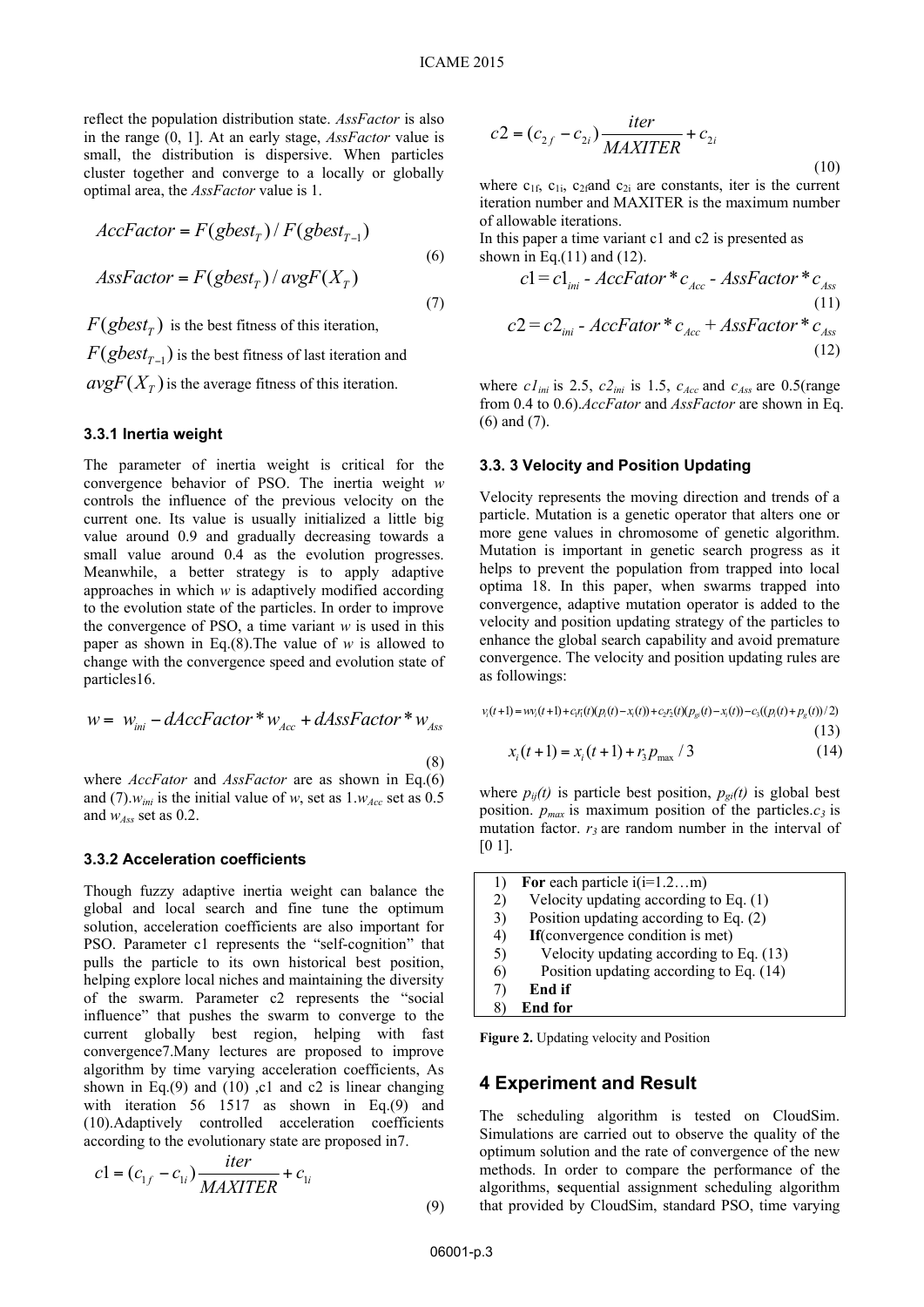parameter PSO and time varying parameter PSO with mutation are tested.

number is 30.The task length is generated randomly ranging in the interval [1000, 8000] MIPS (million ranging in the interval [1000, 8000] MIPS (million instructions per second).The resource number is 10 and 20,computing power ranging from 100 to 800 MIPS. Test results are averaged over 30 runs in order to maintain the reliability of the results. Experimental parameters setting are shown in Table 3. The number of iterations is 100 and the particle ing power ranging from 100 to 800 MIPS. Test<br>averaged over 30 runs in order to maintain the<br>of the results. Experimental parameters setting

| <b>Table 3.</b> Parameters setting of the algorithm |  |  |  |
|-----------------------------------------------------|--|--|--|
|-----------------------------------------------------|--|--|--|

| Algorith | <b>Inertial</b>       | Accelerati     | Accelerati     | mutatio  |
|----------|-----------------------|----------------|----------------|----------|
| m        | weight(               | on             | on             | n        |
|          | w)                    | coefficient    | coefficien     |          |
|          |                       | C1             | tC2            |          |
| STD PS   | Linear                | $\mathfrak{D}$ | $\overline{2}$ | None     |
| $\Omega$ | decreasin             |                |                |          |
|          | g from                |                |                |          |
|          | $0.9 \text{ to } 0.4$ |                |                |          |
| TV PSO   | Adaptive              | Adaptive       | Adaptive       | None     |
|          | change                | change as      | change as      |          |
|          | as                    | proposed in    | proposed in    |          |
|          | proposed              | Eq.(11)        | Eq.(12)        |          |
|          | in Eq. $(8)$          |                |                |          |
| MTV PS   | Adaptive              | Adaptive       | Adaptive       | Velocity |
| $\Omega$ | change                | change as      | change as      | and      |
|          | as                    | proposed in    | proposed in    | position |
|          | proposed              | Eq.(11)        | Eq.(12)        | as       |
|          | in Eq. $(8)$          |                |                | propose  |
|          |                       |                |                | d in     |
|          |                       |                |                | Eq.(13)  |
|          |                       |                |                | and      |
|          |                       |                |                | (14).c3  |
|          |                       |                |                | is 0.5   |

## **4.1 Performance comparison**

Table 4 and Figure.3 shows the average makespan values Table 4 and Figure.3 shows the average makespan values of tasks, the task number is range in [10,100]. From the results it is evident that the makespan produce by MTV\_PSO algorithm is the least in comparison with other approaches. The performance of TV\_PSO algorithm and standard PSO is similar and TV\_PSO is a little better than standard P Sequential Assignment. standard PSO is similar and TV\_PSO is<br>an standard PSO. They are all better that<br>ignment.<br>arison of Task Completion Time on 10 and 20<br>resources<br>(a) The resource number is 10 PSO. They are all better than

**Table 4** Comparison of Task Completion Time on 10 and 20 resources

| The resource number is 10<br>(a) |            |            |            |        |  |  |
|----------------------------------|------------|------------|------------|--------|--|--|
| Task                             | Sequential | TV         | MTV        | STD    |  |  |
| NO                               | Assignment | <b>PSO</b> | <b>PSO</b> | PSO    |  |  |
| 10                               | 59.19      | 23.01      | 19.01      | 24.33  |  |  |
| 20                               | 79.67      | 37.21      | 30.06      | 40.56  |  |  |
| 30                               | 132.8      | 56.57      | 42.69      | 56.16  |  |  |
| 40                               | 170.69     | 74.45      | 55.98      | 79.53  |  |  |
| 50                               | 185.47     | 86.3       | 67.22      | 88.4   |  |  |
| 60                               | 228.08     | 105.29     | 83.38      | 109.59 |  |  |
| 70                               | 240.28     | 122.31     | 98.16      | 131.49 |  |  |
| 80                               | 285.88     | 141.77     | 114.69     | 147.5  |  |  |
| 90                               | 297.2      | 157.47     | 139.97     | 168.65 |  |  |
| 100                              | 350.34     | 181.43     | 156.85     | 195.87 |  |  |

| Task | (b) The resource number is 20<br>Sequential | TV    | <b>MTV</b> | <b>STD</b> |
|------|---------------------------------------------|-------|------------|------------|
| NO   | <b>Assignment</b>                           | PSO   | PSO        | PSO        |
| 10   | 59.19                                       | 13.44 | 11.34      | 14.68      |
| 20   | 59.19                                       | 23.25 | 18.21      | 23.38      |
| 30   | 112.31                                      | 27.77 | 23.54      | 31.34      |
| 40   | 112.31                                      | 37.25 | 29.92      | 40.71      |
| 50   | 127.1                                       | 45.52 | 35.6       | 48.64      |
| 60   | 127.1                                       | 52.08 | 38.99      | 55.04      |
| 70   | 139.29                                      | 64.27 | 45.96      | 65.61      |
| 80   | 139.29                                      | 71.05 | 54.95      | 73.12      |
| 90   | 150.61                                      | 78.45 | 60.14      | 85.31      |
| 100  | 150.61                                      | 84.49 | 68.02      | 96.69      |







(b) The resource number is 20

Figure 3. Performance of job scheduling

## **4.2 Comparisons on the Convergence Speed**

Figure.4 plots the convergence of total makespan computed by PSO over the number of iterations. As the algorithm progresses, the standard PSO convergence is drastic and it finds a global minima very quickly, but it trapped premium convergence and can't jump out. The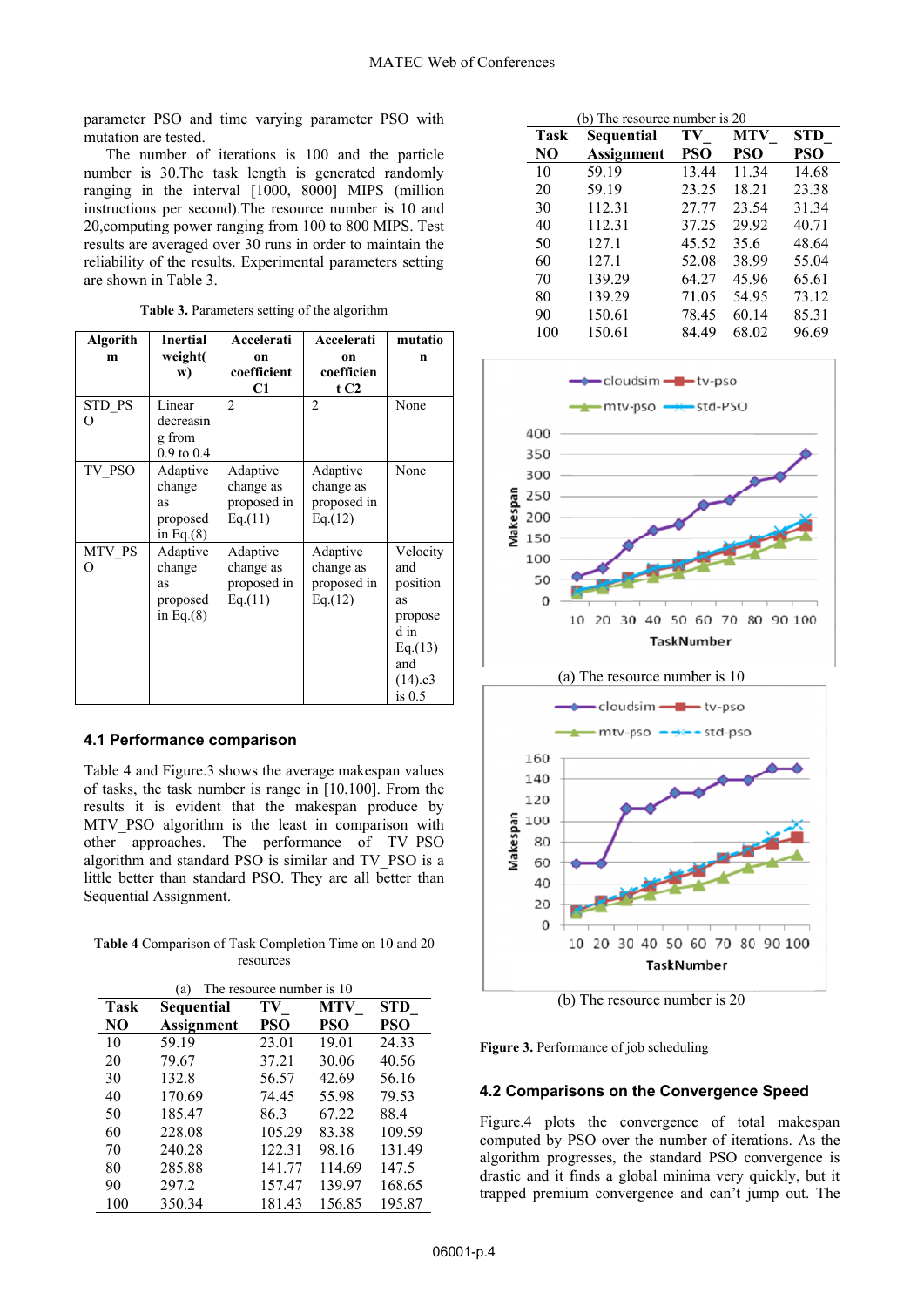number of iterations needed for the convergence is about ten. The TV-PSO convergence is similar to standard PSO.MTV PSO convergence is slow, but when it trapped premium convergence, it can jump out by mutation to the velocity and position and get better optimization.





**Fig Figure .4** The trend of convergence of PSO

## **5. Conclusion**

Figure .4 The trend of convergence of PSO<br> **5. Conclusion**<br>
This paper presents a modified PSO to achieve the scheduling goals of minimizing the completion time of application on Cloud computing environments. To overcome the premature convergence and explore the search space more efficiently, a dynamic changing inertia<br>weight and acceleration coefficients are applied. At the weight and acceleration coefficients are applied. At the same time, when search trapped local optimums, introduced mutation is more effective for particles jumping out. The results obtained by our heuristic are compared against PSO and heuristic that provided by Clouds. We found that modified PSO based task resource scheduling performs best as compared to other algorithms in this paper t. We found that modified PSO based task<br>ling performs best as compared to other al<br>paper.

## **References**

- 1. Swarnkar, N., Singh, A. P. A. K., & Shankar, R. (2013). A Survey of Load Balancing Techniques in Cloud Computing. *International Journal of Engineering* , *2*(8),800 (8),800-804
- $2.$ Scheduling Algorithms for Resource Management in Cloud Computing Environment. *International Journal of Computer Science and Engineering* 17 17-23. Lin, C. T. (2013). Comparative Based Analysis of in, C. T. (2013). Comparativ<br>cheduling Algorithms for Rese<br>loud Computing Environn<br>*ournal of Computer Science al*<br>7-23.<br>lennedy, J., & Eberhart, R.<br>article swarm optimization. In , *1*
- 3. Kennedy, J., & Eberhart, R. (1995, November). Particle swa *Proceedings of IEEE international conference on neural networks* (Vol. 4, No. 2, pp. 1942 1942-1948).
- 4. Shi, Y., & Eberhart, R. (1998, May). A modified particle swarm optimizer. *Computation Proceedings, 1998. IEEE World Congress on Computational Intelligence. The 1998 IEEE International Conference on* (pp. 69 69-73). IEEE. rm optimization. In *Proceedings of IEEE*<br>*Il conference on neural networks* (Vol. 4,<br>942-1948).<br>Eberhart, R. (1998, May). A modified<br>warm optimizer. In *Evolutionary*<br>*n Proceedings, 1998. IEEE World*<br>*n Computational Int Evolutionary*
- 5. Chaturvedi, K. T., Pandit, M., & Srivastava, L. (2009). Particle swarm optimization with time varying acceleration coefficients for non-convex economic power dispatch. International Journal of *Electrical Power & Energy Systems* , *31*(6), 249 249-257. 73). IEEE.<br>astava, L.<br>with time<br>on-convex<br>*Iournal of*<br>249-257.<br>Pal, S. K.<br>timization<br>oefficients.<br>ag, H. H.<br>imization.<br>*bernetics*,<br>*E.* (2010).
- 6. Tripathi, P. K., Bandyopadhyay, S., & Pal, S. K. (2007). Multi-objective particle swarm optimization with time variant inertia and acceleration coefficients. *Information Scien Sciences ces*, *177*(22), 5033 5033-5049.
- 7. Zhan, Z. H., Zhang, J., Li, Y., & Chung, H. H. (2009). Adaptive particle swarm optimization. *Systems, Man, and Cybernetics, Part B: Cybernetics, IEEE Transactions on* , *39*(6), 1362 1362-1381. 3-5049.<br>& Chu<br>m op<br>*rt B: C*.<br>1381.
- 8. Liu, H., Abraham, A., & Hassanien, A. E. (2010 Scheduling jobs on computational grids using a fuzzy particle swarm optimization algorithm. *Future Generation Computer Systems* , *26*(8), 1336 1336-1343.
- 9. Xue, S. J., & Wu, W. (2012). Scheduling workflow in cloud computing based on hybrid particle swarm algorithm. *TELKOMNIKA Indonesian Journal of Electrical Engineering* , *10*(7), 1560 1560-1566.
- 10. Chen, R. M., & Wang, C. M. (2011, February). Project scheduling heuristics-based standard PSO for task task-resource assignment in heterogeneous grid. In *Abstract and Applied Analysis* (Vol. 2011). Hindawi Publishing Corporation. 1566.<br>2011, February).<br>standard PSO for<br>geneous grid. In<br>. 2011). Hindawi<br>oved PSO-based gineering, 1(1),<br>5, November).<br>6. S. November).<br>6. dings of IEEE<br>tworks (Vol. 4,<br>1). A modified<br>Evolutionary<br>IEEE World<br>nce. The 1998<br>1. 69-73). IEEE.<br>Srivastava, L.<br>10 m with time<br>or non-convex<br>nal Journal of<br>1(6), 249-25 1343.<br>workflow<br>le swarm<br>*urnal of*<br>rebruary).<br>1 PSO for<br>s grid. In<br>Hindawi<br>SO-based<br>mputing.<br>*Science*,
- 11. Zhan, S., & Huo, H. (2012). Improved PSO Task Scheduling Algorithm in Cloud Computing. *Journal of Information & Computational Science* task-resource assi<br> *Abstract and App*<br>
Publishing Corpor<br>
Zhan, S., & Huo<br>
Task Scheduling<br> *Journal of Inforn*<br>
9(13), 3821-3829.
- 12. Wu, Z., Ni, Z., Gu, L., & Liu, X. (2010, December). A revised discrete particle swarm optimization for cloud workflow scheduling. In *Computational Intelligence and Security (CIS), 2010 International Conference on* (pp. 184 184-188). IEEE.
- 13. Liu, H., Abraham, A., & Hassanien, A. E. (2010). Scheduling jobs on computational grids using a fuzzy particle swarm optimization algorithm. *Future Generation Computer Systems* 1336-1343. 188). IEEE.<br>& Hassanien, A.<br>omputational grids<br>timization algorith<br>*vstems*, 26(8), 1336
- Generation Computer Systems, 26(8), 1336-1343.<br>14. Pandey, S., Wu, L., Guru, S. M., & Buyya, R. (2010, April). A particle swarm optimization-based heuristic for scheduling workflow applications in cloud